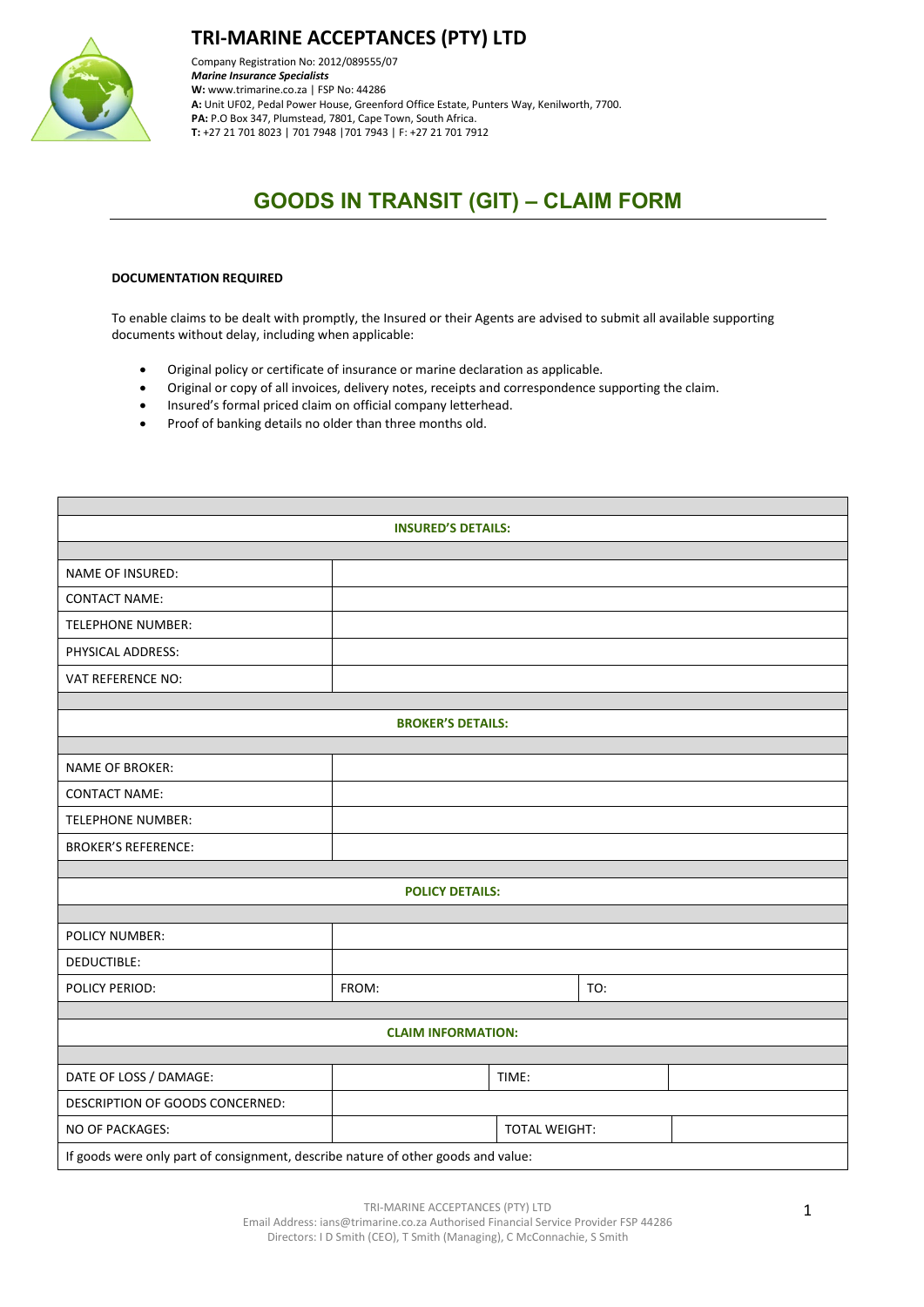

## **TRI-MARINE ACCEPTANCES (PTY) LTD**

Company Registration No: 2012/089555/07 *Marine Insurance Specialists*  **W:** [www.trimarine.co.za](http://www.trimarine.co.za/) | FSP No: 44286 **A:** Unit UF02, Pedal Power House, Greenford Office Estate, Punters Way, Kenilworth, 7700. **PA:** P.O Box 347, Plumstead, 7801, Cape Town, South Africa. **T:** +27 21 701 8023 | 701 7948 |701 7943 | F: +27 21 701 7912

| ADDRESS FROM WHICH GOODS<br><b>DESPATCHED:</b>                   |          |                                                                      |  |  |  |  |  |
|------------------------------------------------------------------|----------|----------------------------------------------------------------------|--|--|--|--|--|
| DATE DESPATCHED:                                                 |          | TIME:                                                                |  |  |  |  |  |
| Circumstances of loss or damage:                                 |          |                                                                      |  |  |  |  |  |
|                                                                  |          |                                                                      |  |  |  |  |  |
| MAKE AND TYPE OF VEHICLE:                                        |          | <b>REGISTRATION NO:</b>                                              |  |  |  |  |  |
| WAS MATTER REPORTED TO POLICE?                                   | YES / NO |                                                                      |  |  |  |  |  |
| DETAILS OF OFFICER/STATION:                                      |          |                                                                      |  |  |  |  |  |
| <b>CASE NUMBER:</b>                                              |          | DATE ADVISED:                                                        |  |  |  |  |  |
| IF ANOTHER VEHCLE WAS INVOLVED, STATE NAME AND ADDRESS OF:       |          |                                                                      |  |  |  |  |  |
| OWNER:                                                           |          |                                                                      |  |  |  |  |  |
| <b>INSURER:</b>                                                  |          |                                                                      |  |  |  |  |  |
| NAME & ADDRESS OF WITNESS(ES):                                   |          |                                                                      |  |  |  |  |  |
|                                                                  |          |                                                                      |  |  |  |  |  |
| IF YOU ARE THE OWNER OF THE GOODS, PLEASE COMPLETE THIS SECTION: |          |                                                                      |  |  |  |  |  |
| How and by whom were the goods transported?                      |          |                                                                      |  |  |  |  |  |
| Have you advised them of the loss/damage?                        |          | DATE ADVISED:                                                        |  |  |  |  |  |
| Name and address of their insurers:                              |          |                                                                      |  |  |  |  |  |
| NB: CARRIER SHOULD BE NOTIFIED OF ALL LOSSESS WITHOUT DELAY      |          |                                                                      |  |  |  |  |  |
|                                                                  |          | IF YOU ARE NOT THE OWNER OF THE GOODS, PLEASE COMPLETE THIS SECTION: |  |  |  |  |  |
| Name and address of owner(s) of the goods:                       |          |                                                                      |  |  |  |  |  |
| For whom were goods carried?                                     |          |                                                                      |  |  |  |  |  |
| Name and address of their insurers:                              |          |                                                                      |  |  |  |  |  |
| Where you the principal contractor, or a sub-contractor?         |          |                                                                      |  |  |  |  |  |
| Did you or your employees:                                       |          |                                                                      |  |  |  |  |  |
| Load the vehicle?                                                |          | Unload the vehicle?<br>Y/N                                           |  |  |  |  |  |
|                                                                  | Y/N      |                                                                      |  |  |  |  |  |
| Did the consignees accept delivery?                              | Y/N      | If yes, was a receipt given?                                         |  |  |  |  |  |